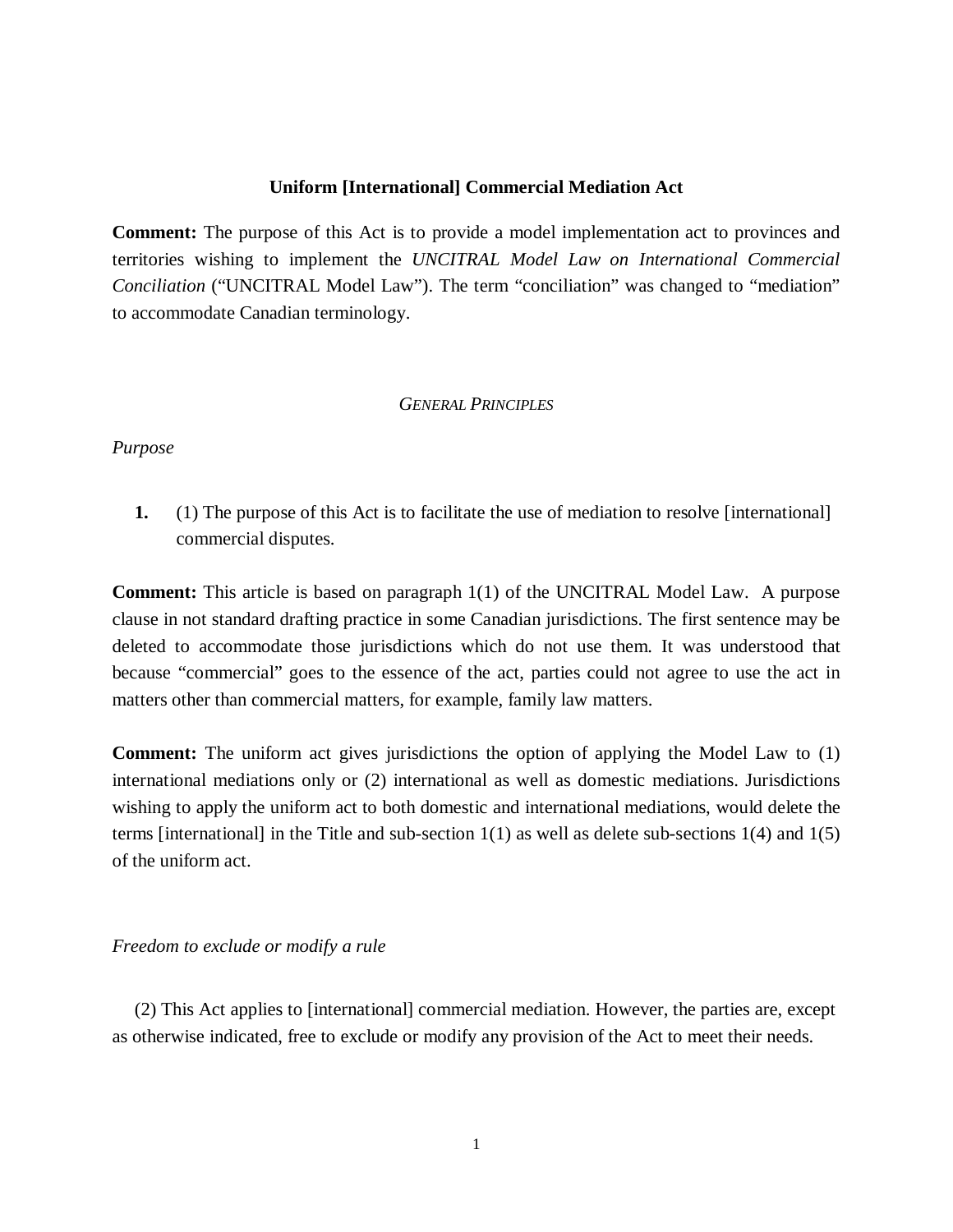**Comment:** This article is based on paragraph 1(7) and article 3 of the UNCITRAL Model Law. The Act applies to international commercial mediations but disputants can contract out of all of its articles except section 2 and sub-section 5(4) of the uniform act.

### *Meaning of mediation*

(3) Mediation means a collaborative process in which parties agree to request a third party (a mediator) to assist them in their attempt to try to reach a settlement of their commercial dispute. A mediator does not have any authority to impose a solution to the dispute on the parties.

**Comment:** This article is based on paragraphs 1(2) and 1(3) of the UNCITRAL Model Law.

#### [*International mediation*

(4) A mediation is international if, at the time of the conclusion of an agreement to mediate,

(*a*) the parties have their places of business in different States; or

(*b*) the State in which the parties have their places of business is different from the State in which a substantial part of the obligations of the commercial relationship is to be performed or with which the subject-matter of the dispute is most closely connected.]

**Comment:** This article is based on paragraph 1(4) of the UNCITRAL Model Law.

#### [*Place of business*

(5) The place of business of a party who has more than one place of business is the one that has the closest relationship to the agreement to mediate. If a party does not have a place of business, the party's habitual residence is to be used.]

**Comment:** This article is based on paragraph 1(5) of the UNCITRAL Model Law.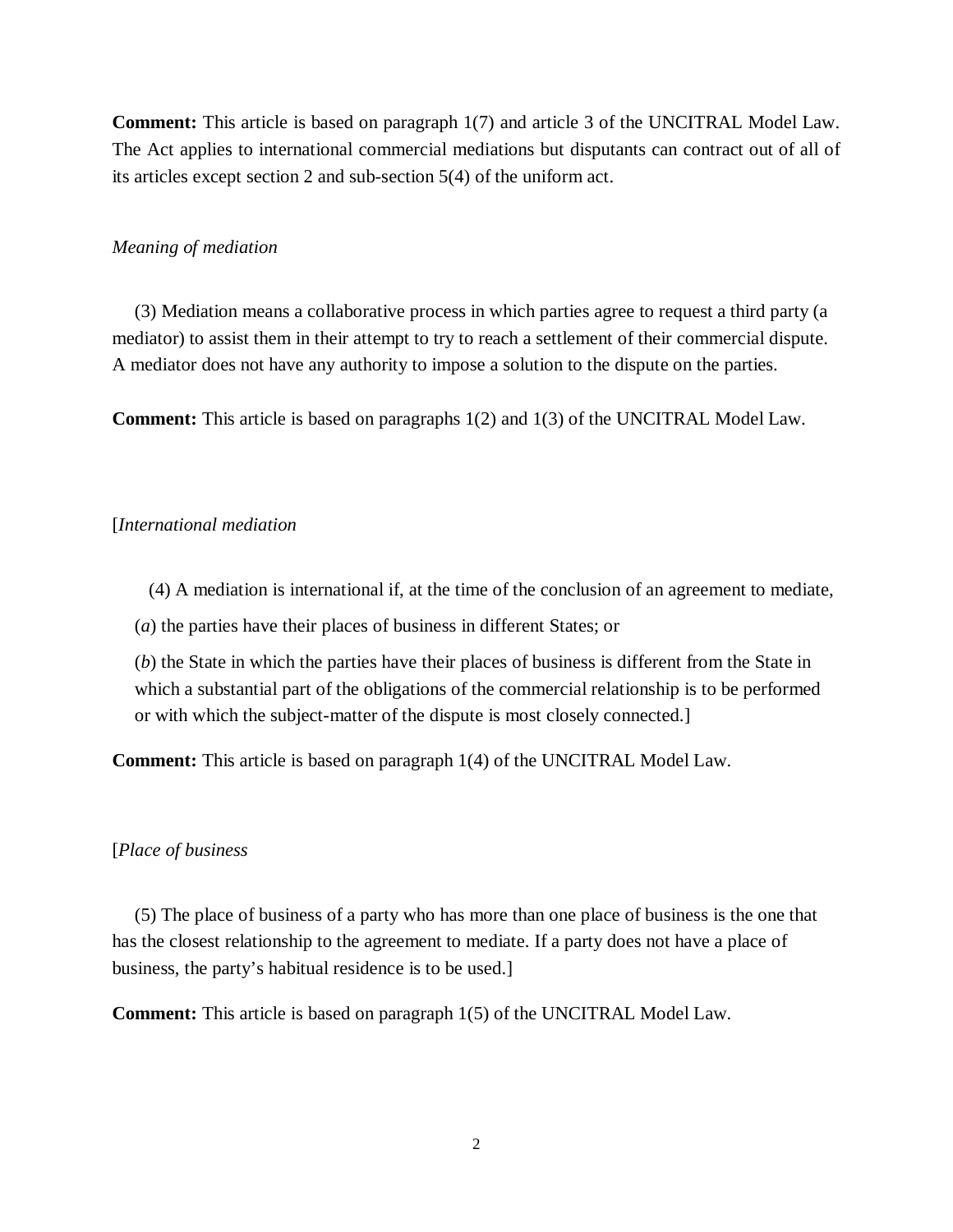# *Application*

(6) This Act does not apply to [*insert provincial mandatory mediation program references*].

**Comment:** This article is based on paragraph 1(9) of the UNCITRAL Model Law. Jurisdictions with existing mandatory mediation systems, for example, the Ontario Mandatory Mediation program, may want to exclude the application of the uniform act.

# *UNCITRAL Model Law*

**2.** (1) This Act is based on the United Nations Commission on International Trade Law, *(UNCITRAL) Model Law on International Commercial Conciliation (2002)*. In interpreting this Act, consideration must be given to its international origin, the need to promote uniformity in its application and the observance of good faith.

**Comment:** The first sentence of this section indicates the source of the uniform act. The second sentence is based on paragraph 2(1) of the UNCITRAL Model Law and is a mandatory provision for the parties as stated in article 3 of the Model Law. It is a standard article found in many other international instruments ie. *UN Convention on Contracts for the International Sale of Goods*, *UNCITRAL Model Law on Electronic Commerce*, *UNCITRAL Model Law on Cross-Border Insolvency*, *UNCITRAL Model Law on Electronic Signatures*.

### *Recourse to certain documents*

(2) In interpreting this Act, recourse may be had to

(*a*) the *Report of the United Nations Commission on International Trade Law on its thirtyfifth session*; and

(*b*) the *UNCITRAL Model Law on International Commercial Conciliation with Guide to Enactment and Use 2002*.

**Comment:** This article is a standard provision included in many uniform acts such as *Uniform Act on the UNCITRAL Model Law on International Commercial Arbitration* (article 14) and many domestic statutes enacting it.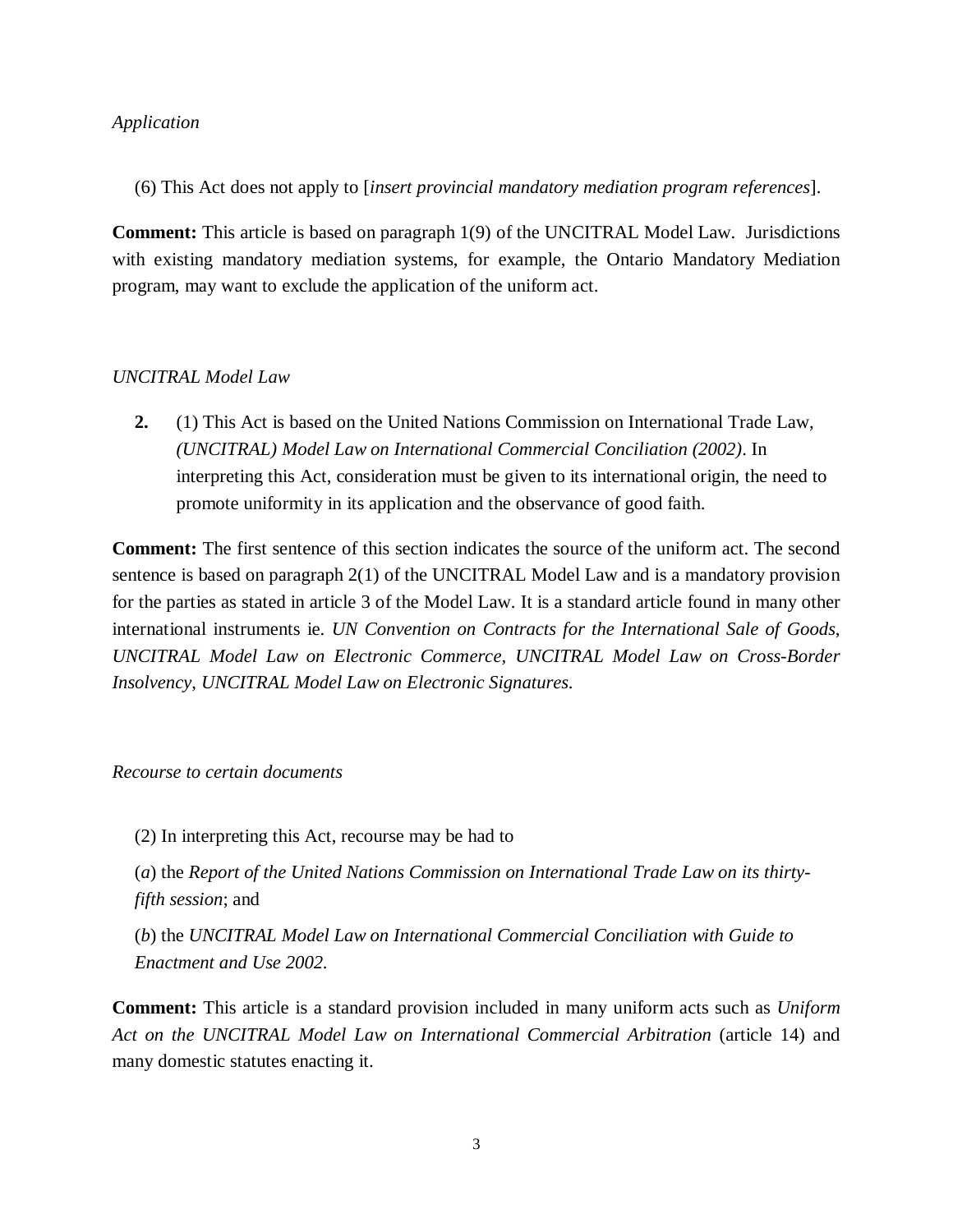## *General principles*

(3) If a question arises during a mediation that no rule in this Act expressly covers, the question is to be settled in conformity with the general principles on which the Model Law on International Conciliation is based.

**Comment:** This article is based on paragraph 2(2) of the UNCITRAL Model Law. It is a mandatory provision for the parties as stated in article 3 of the Model Law. It is a standard article found in many other international instruments ie. *UN Convention on Contracts for the International Sale of Goods*, *UNCITRAL Model Law on Electronic Commerce*, *UNCITRAL Model Law on Cross-Border Insolvency*, *UNCITRAL Model Law on Electronic Signatures*.

# *Mandatory rules*

(4) The parties to mediation may not exclude or modify any rule set out in this section.

**Comment:** This article is based on article 3 of the UNCITRAL Model Law.

## *Date of commencement*

**3.** (1) A mediation commences on the day on which the parties to a dispute agree to submit that dispute to mediation.

**Comment:** This article is based on paragraph 4(1) of the UNCITRAL Model Law.

### *Rejection of invitation*

(2) A party who invites another party to mediate may consider their invitation rejected if they do not receive acceptance within 30 days after the day on which they sent their invitation or within the period specified in the invitation.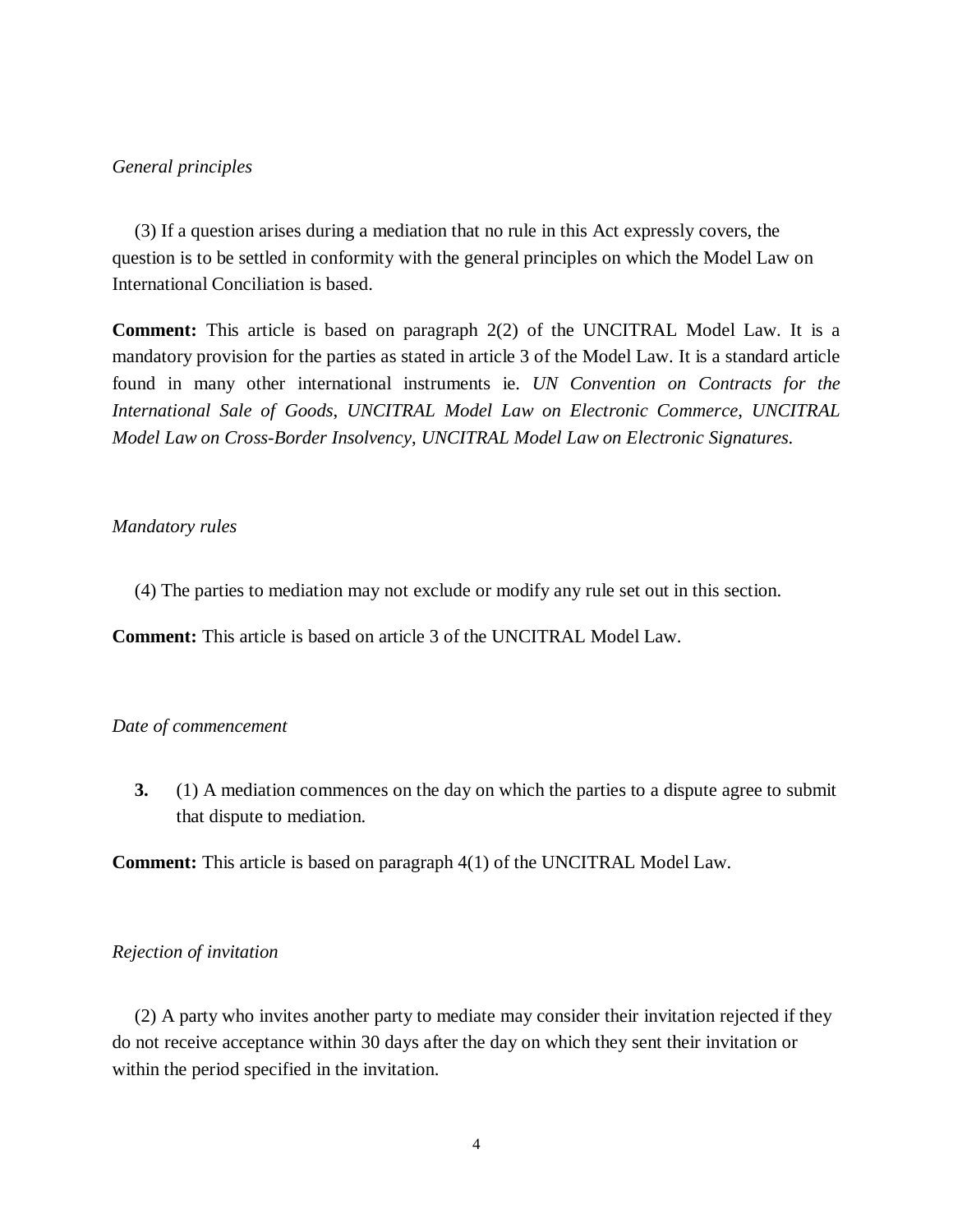**Comment:** This article is based on paragraph 4(2) of the UNCITRAL Model Law.

### *Termination of mediation*

(3) A mediation terminates on the day on which the parties reach a settlement agreement or the day on which the mediator or any party declares to the others that the mediation is terminated.

**Comment:** This article is based on article 11 of the UNCITRAL Model Law.

# *MEDIATOR*

# *Appointment by parties*

**4.** (1) Generally, a mediation is to be conducted by a mediator appointed by agreement of the parties.

> **Comment:** This article is based on paragraphs 5(1) and (2) of the UNCITRAL Model Law. "Mediator" also includes the plural.

# *Recommendation or appointment by third party*

(2) The parties may ask an institution or a third person to recommend or appoint a mediator. An institution or third person must make every effort to recommend or appoint a person who is impartial and independent.

**Comment:** This article is based on paragraphs 5(3) and (4) of the UNCITRAL Model Law. Institution is to be broadly defined. The objective of this article is to indicate to parties that they may ask a third party to facilitate in the naming of a mediator.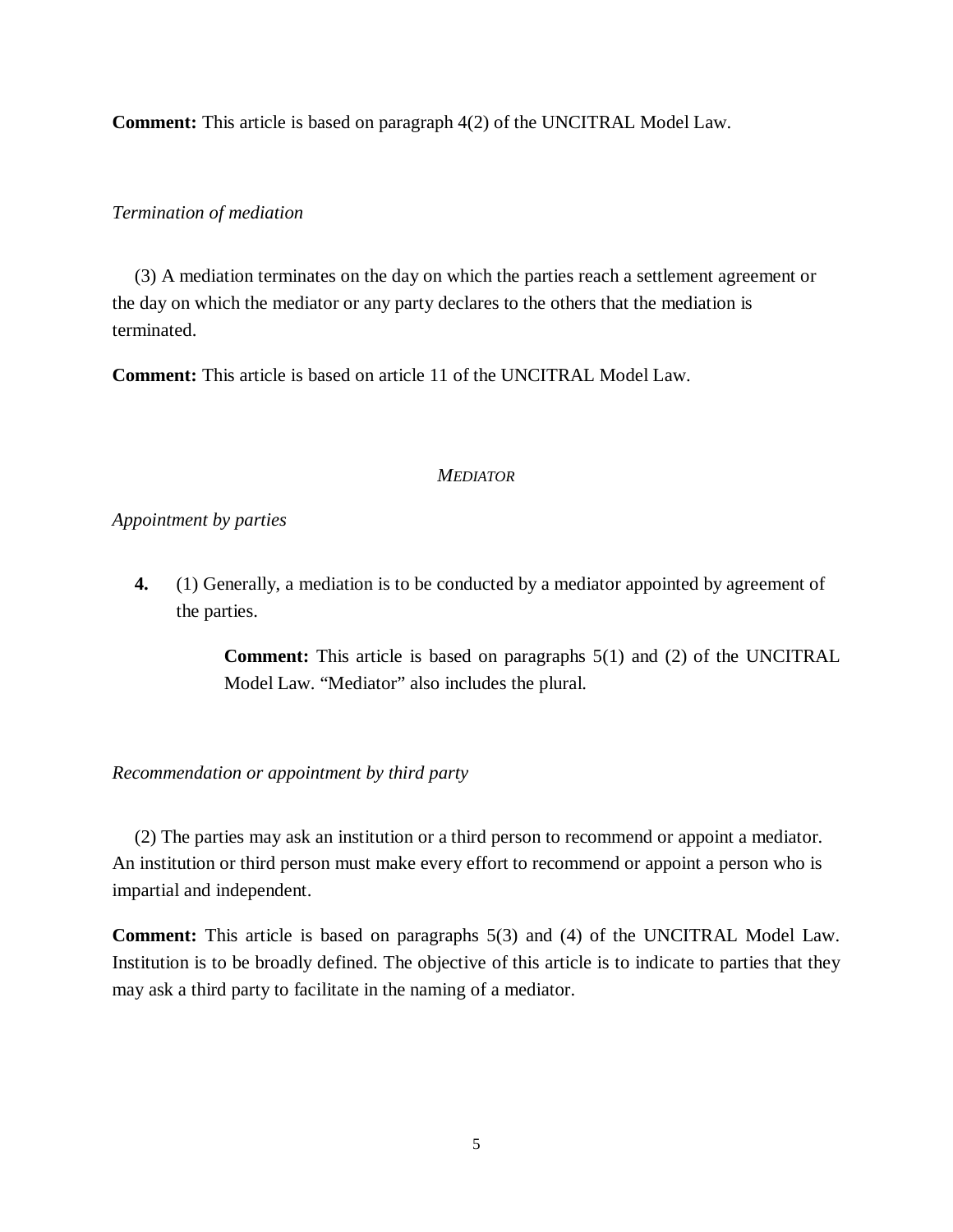# *Disclosure of conflicts*

(3) A mediator and any person who is approached or recommended to be a mediator must disclose without delay any circumstances that are likely to give rise to justifiable doubts about their impartiality or independence.

**Comment:** This article is based on paragraph 5(5) of the UNCITRAL Model Law.

### *CONDUCT OF MEDIATION*

*Manner of conducting mediation*

**5.** (1) The parties are free to agree on the manner in which the mediation is to be conducted. They may agree to follow a set of existing rules.

**Comment:** This article is based on paragraph 6(1) of the UNCITRAL Model Law. The notion of "rules" is very broad and meant to include rules such as codes of civil procedures or other legislation, rules of institutes (ie. UNCITRAL rules), or non-governmental organisations rules previously agreed to, and rules found in legal texts.

# *Treatment of parties*

(2) To the extent that the parties have not agreed on the manner in which the mediation is to be conducted, the mediator may conduct the mediation as the mediator considers appropriate, taking into account any requests by the parties and the circumstances of the mediation, including the need for a speedy settlement.

**Comment:** This article is based on paragraph 6(2) of the UNCITRAL Model Law.

### *Communication with parties*

(3) The mediator may meet or communicate with the parties together or separately.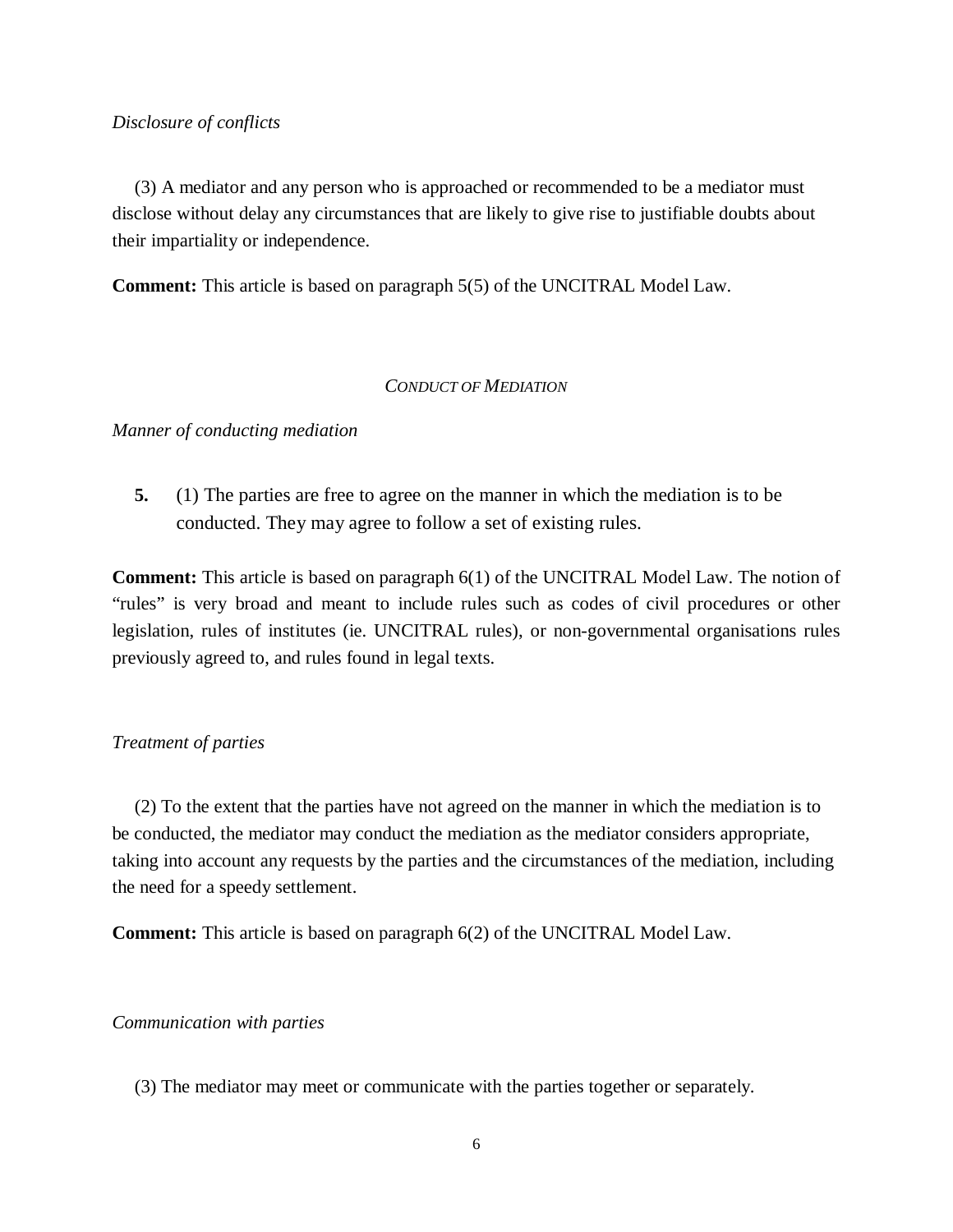**Comment:** This article is based on article 7 of the UNCITRAL Model Law and codifies the mediation practice of caucusing or shuttle mediation.

# *Fair treatment of parties*

(4) The mediator must maintain fair treatment of the parties throughout the mediation, taking into account the circumstances of the mediation. The parties to a mediation may not exclude or modify this rule.

**Comment:** This article is based on article 3 and paragraph 6(3) of the UNCITRAL Model Law. Paragraph 6(3) of the Model Law is a mandatory provision for the parties. It imposes a minimum legal standard of procedural fairness on the mediator in conducting the process.

# *Proposals for Settlement*

**6.** The mediator may make proposals for settlement of a dispute at any stage of the mediation.

**Comment:** This article is based on paragraph 6(4) of the UNCITRAL Model Law.

# *COMMUNICATION OF INFORMATION*

*Disclosure of information between parties*

**7.** (1) A mediator may disclose to a party any information relating to a mediation that they receive from another party unless that other party has expressly asked the mediator not to disclose the information.

**Comment:** This article is based on article 8 of the UNCITRAL Model Law.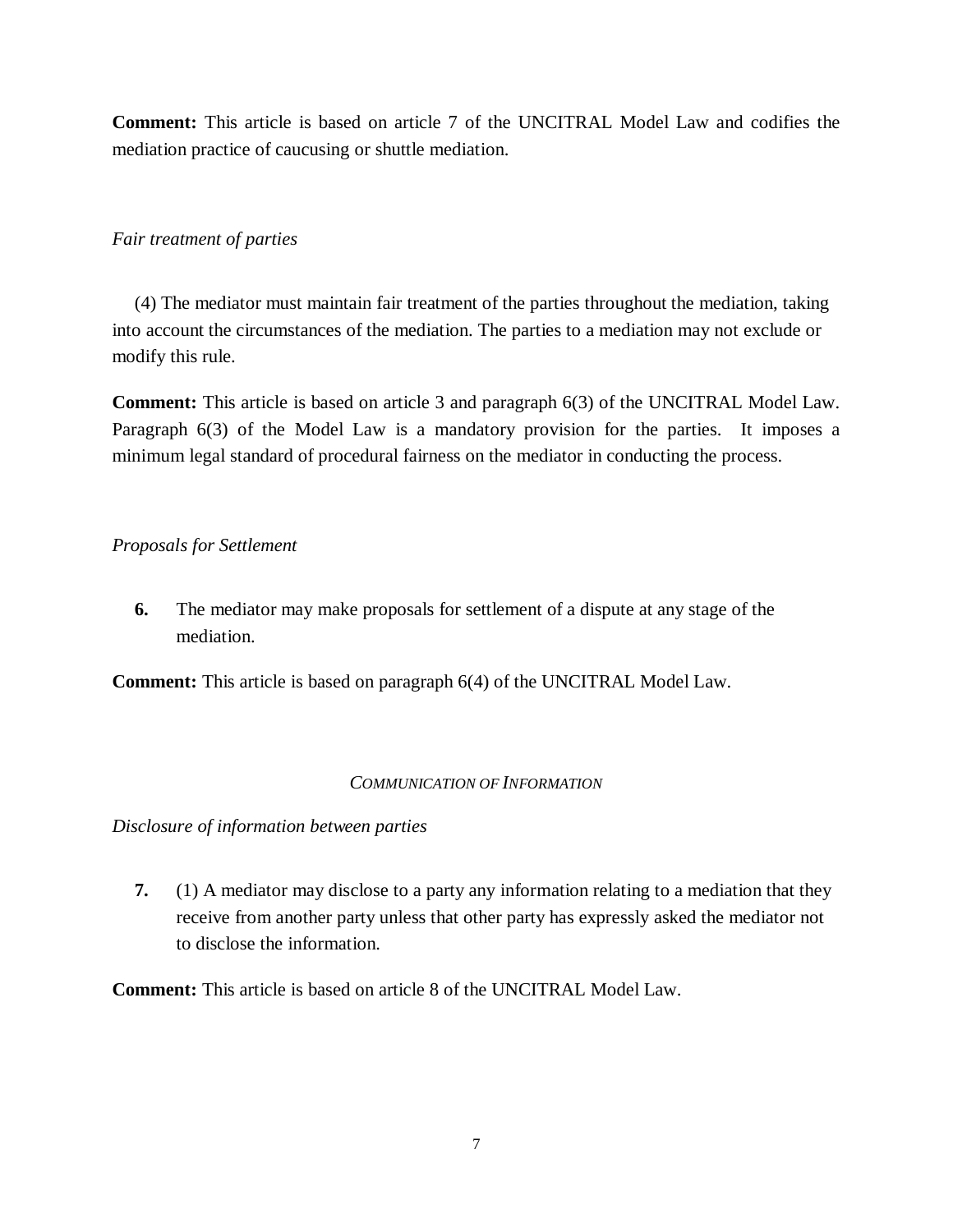(2) With respect to third parties, all information relating to a mediation must be kept confidential unless

(*a*) all the parties agree to the disclosure;

(*b*) the disclosure is required under the law;

(*c*) the disclosure is required for the purposes of carrying out or enforcing a settlement agreement; or

(*d*) the disclosure is required for a mediator to respond to a claim of misconduct.

**Comment:** Clauses 2(a), (b) and (c) of this article are based on article 9 of the UNCITRAL Model Law. Disclosure under the law would include requirements under access to information legislation or requirements of disclosure under rules of evidence or reasons of public policy. Sub-paragraph (d) is a new provision aimed at allowing the mediator to put forward a defence to a claim of misconduct.

# *Non-admissibility of evidence*

**8.** (1) None of the following information, in any form, is admissible in evidence in an arbitral, judicial or administrative proceeding:

(*a*) an invitation by a party to mediate, a party's willingness or refusal to mediate a dispute, information exchanged between the parties before a mediation commences and any agreement to mediate;

(*b*) a document prepared solely for the purposes of a mediation;

(*c*) views expressed or suggestions made by a party during a mediation concerning a possible settlement of the dispute;

(*d*) statements or admissions made by a party during a mediation;

(*e*) proposals for settlement made by the mediator;

(*f*) the fact that a party had indicated its willingness to accept a proposal for settlement made by the mediator;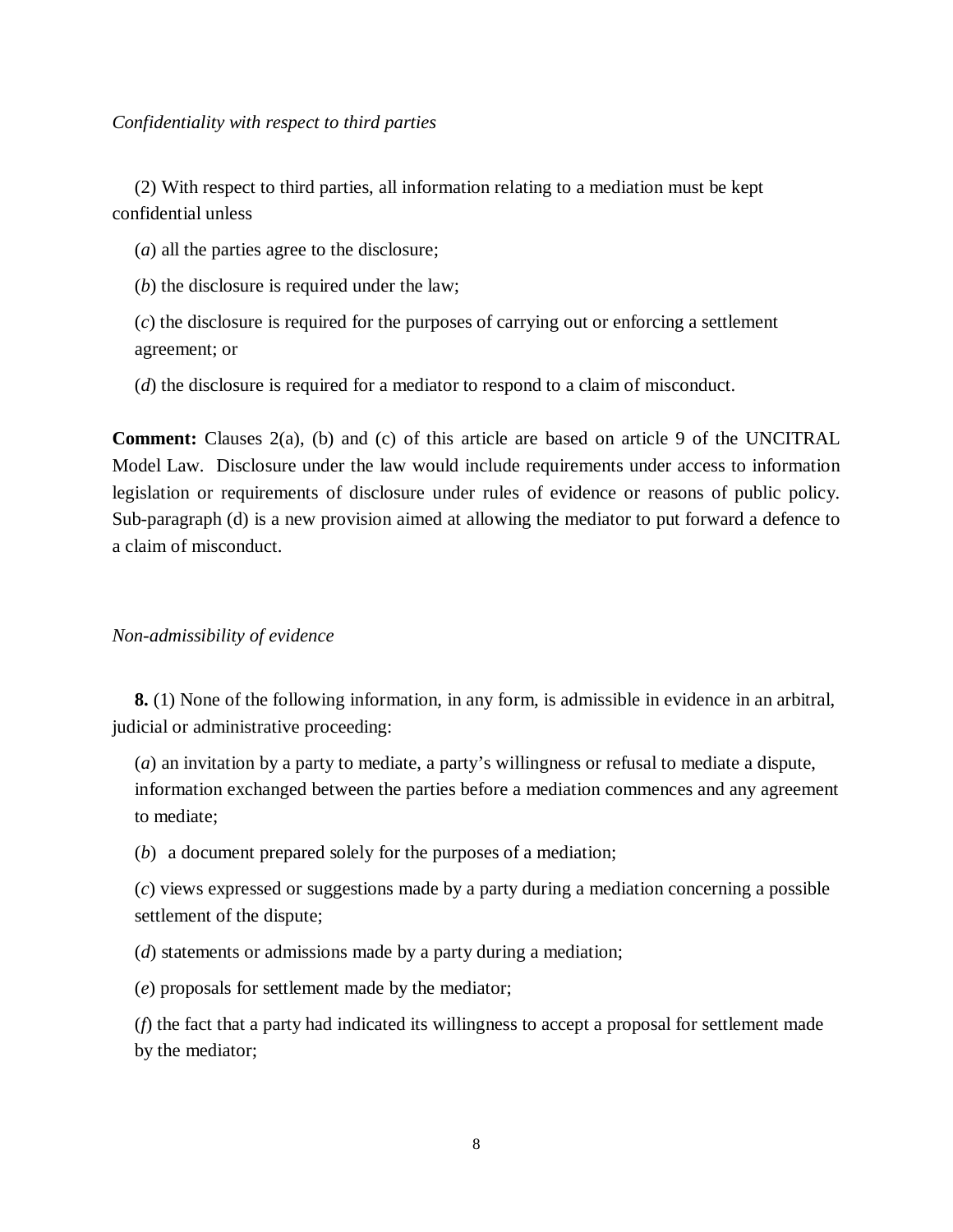(*g*) the fact that a party terminated the mediation.

**Comment:** This article is based on paragraphs 10(1), 10(2) and 10(3) of the UNCITRAL Model Law.

## *Admissibility in certain cases*

- (2) However, the information may be admitted in evidence to the extent required
- (*a*) under the law;
- (*b*) for the purposes of carrying out or enforcing a settlement agreement; or
- (*c*) for a mediator to respond to a claim of misconduct.

**Comment:** Clauses 2(a) and 2(b) of this article are based on paragraph 10(3) of the UNCITRAL Model Law. Clause 2(a) includes disclosure for reasons of public policy including disclosure of threats made by a participant to inflict bodily harm or unlawful loss or damage or under a legislative requirements (ie. access to information, rules of evidence). Clause (c) is a new provision aimed at allowing the mediator to put forward a defence to a claim of misconduct.

# *For greater certainty*

(3) Except for the limitations set out in subsection (1), information created for purposes other than a mediation does not become inadmissible because it was used in a mediation.

**Comment:** This article is based on paragraph 10(5) of the UNCITRAL Model Law.

#### *For greater certainty*

(4) Subsections (1) and (2) apply whether or not the arbitral, judicial or administrative proceeding relates to a dispute that is or was the subject of a mediation.

**Comment:** This article is based on paragraph 10(4) of the UNCITRAL Model Law.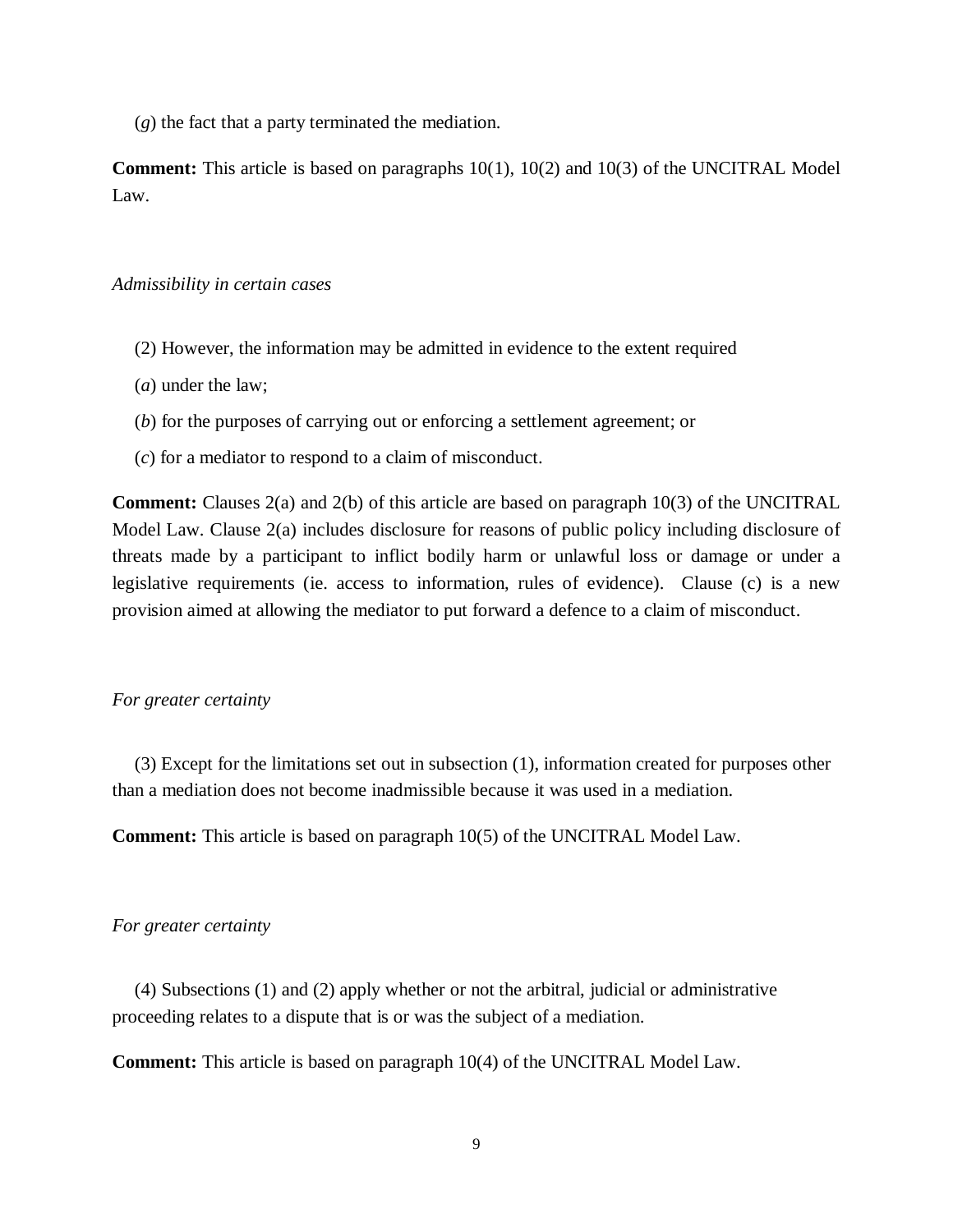#### *MEDIATOR ACTING AS ARBITRATOR*

#### *Conflict of Interest*

**9.** A mediator must not act as both a mediator and an arbitrator or act as an arbitrator after acting as the mediator for a dispute or for another dispute that arises from the same contract or legal relationship or a related contract or legal relationship between the parties.

**Comment:** This article is based on article 12 of the UNCITRAL Model Law.

#### *RESORT TO ARBITRAL OR JUDICIAL PROCEEDINGS*

#### *Agreement not to proceed with arbitral or judicial proceedings*

**10.** (1) The parties to a mediation may agree not to proceed with arbitral or judicial proceedings before a mediation is terminated. However, an arbitrator or court may permit the proceedings to proceed if the arbitrator or court considers that it is necessary to preserve the rights of any party or is otherwise necessary in the interests of justice. The arbitrator or court may make any order necessary.

**Comment:** This article is based on article 13 of the UNCITRAL Model Law but goes further as it deals with the power of a court to permit the continuation of a proceeding and not only its commencement. Examples of where proceedings could be allowed include proceeding for *ex parte* or *intra parte* interim measures such as an injunction.

#### *Continuation of mediation agreement*

(2) Commencement of arbitral or judicial proceedings is not of itself to be regarded as a termination of the agreement to mediate disputes or as termination of a mediation.

**Comment:** This article is based on article 13 of the UNCITRAL Model Law. In Canada, parties can almost invariably start proceedings without judicial or state permission. The mere commencement of a proceeding is not to be construed as termination of an agreement to mediate or of the process itself.